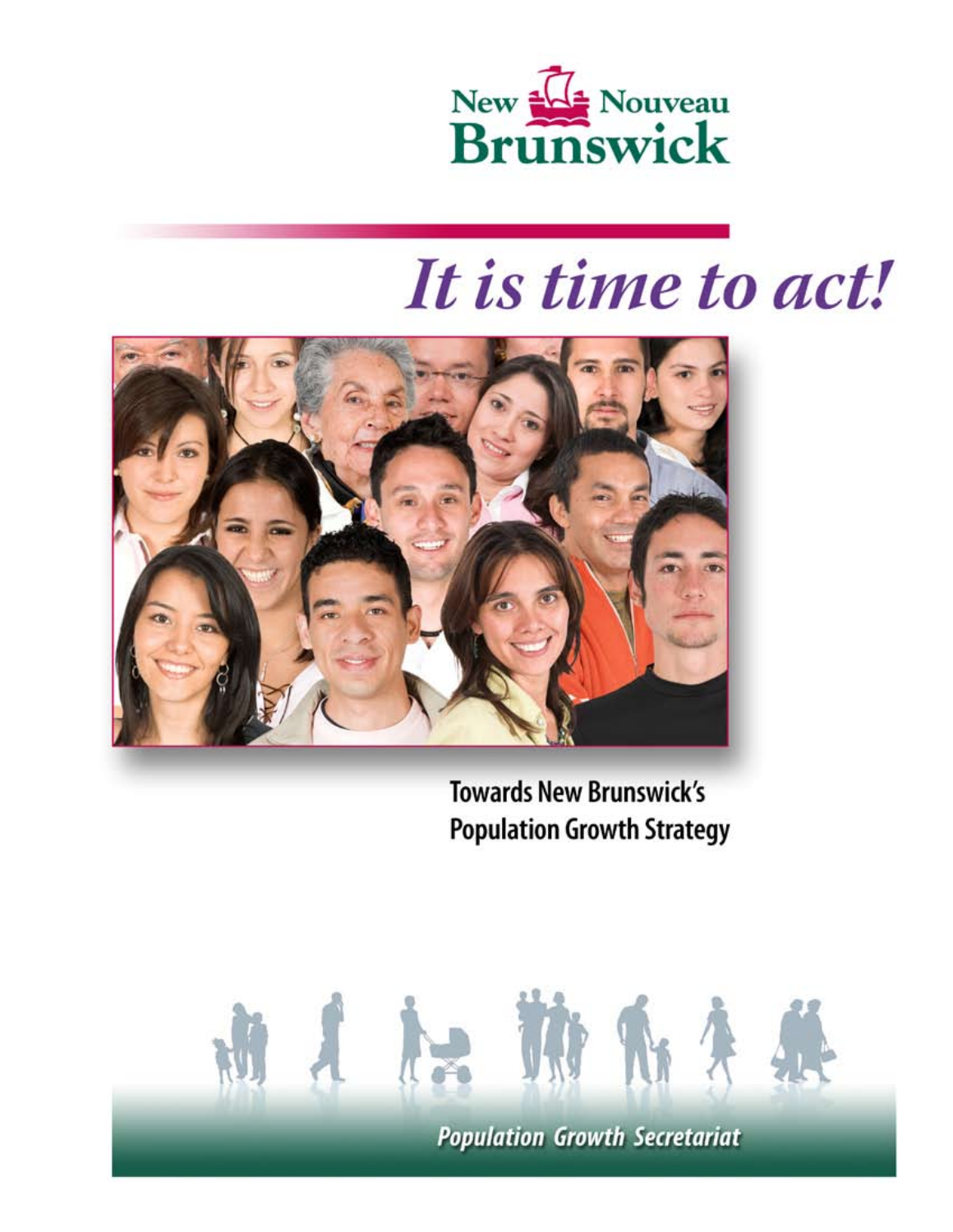# **Contents**

| 2. Key demographic facts about New Brunswick. 4                                  |
|----------------------------------------------------------------------------------|
| 3. Why are these demographic challenges important? $\dots \dots \dots$           |
| 4. What does New Brunswick intend to do? 10                                      |
| 5. What will the strategy on population growth address?. $\dots \dots \dots 12$  |
| 6. How can New Brunswickers provide input? $\dots \dots \dots \dots \dots \dots$ |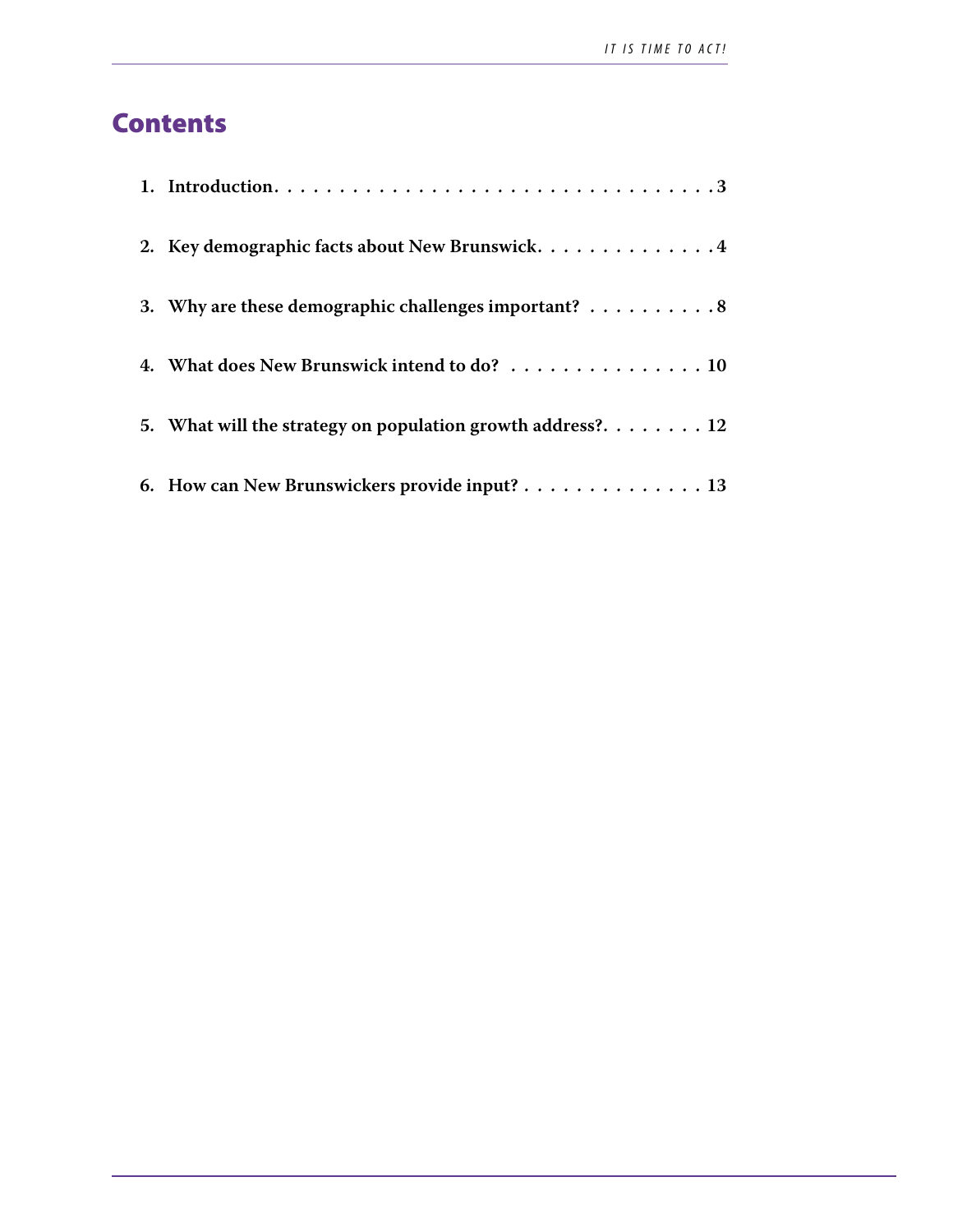# <span id="page-2-0"></span>1. Introduction

Canada's labour market is changing. As in other industrialized countries, the labour force in Canada is aging, due to lower fertility, longer life expectancy,

*"We cannot sit by and do nothing. Provinces like Alberta are being aggressive in their attempts to convince our young people to leave…we need to give them a reason to stay."*

**Premier Shawn Graham**

and the aging of the baby boomers. In some provinces, specifically Alberta, and some sectors, skill shortages are already beginning to emerge.

As a result, New Brunswick finds itself at a crossroads in terms of its social and economic future. Globalization of the economy and changes in demographics and technology will be powerful forces in New Brunswick's labour market.

Most studies agree that immigration will be key, especially if the province is to improve the integration of recent immigrants into the labour market; however, it is only part of the solution.

The demographic challenges facing the province include:

- low fertility rates;
- declining birth rate;
- declining and aging population;
- a significant out-migration, particularly of youth, to other provinces; and,
- a small immigrant intake, well below the national share.

These trends present an important challenge to the continued improvement and sustainability of health, education, and other social programs in New Brunswick in the decades to come.

# **Creation of the Population Growth Secretariat**

The Government has recognized these demographic challenges as a key priority, and the *Charter for Change* included a commitment to establish a **Population Growth Secretariat**. The new Secretariat was launched in April of this year to help reverse New Brunswick's population decline.

One of the Secretariat's first tasks is to develop a Population Growth Strategy, which will help New Brunswick reach self-sufficiency by 2026. **Key stakeholders, including all levels of government, other provinces, the business community, non-government organizations, as well as communitybased organizations, academia and labour groups are encouraged to provide input regarding the development of the strategy in four specific areas: repatriation, retention, immigration, and settlement.**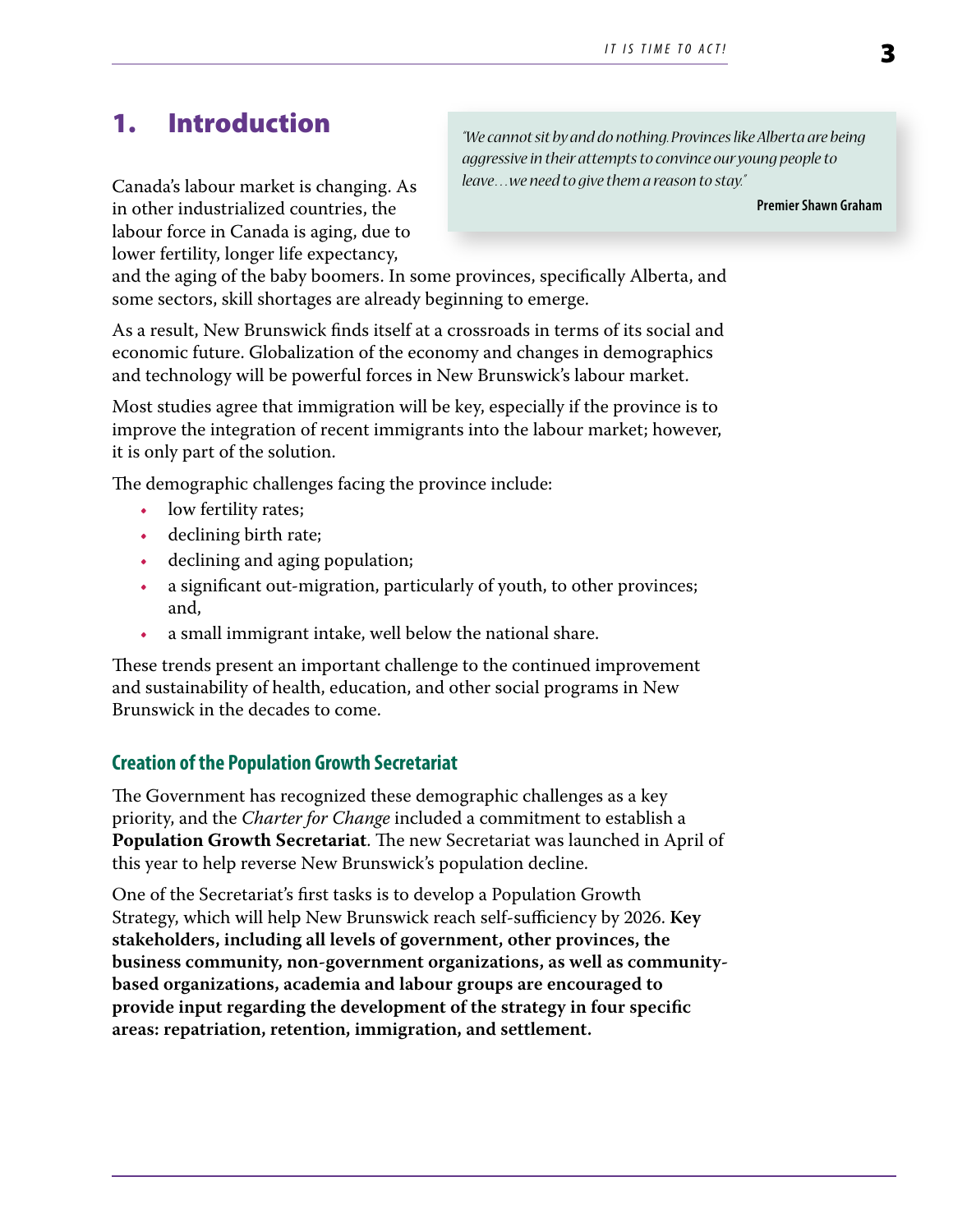#### <span id="page-3-0"></span>*It is Time to Act: Towards New Brunswick's Population Growth Strategy*

The purpose of this consultation paper is to outline the key demographic challenges facing the province and to identify the importance of the issues facing New Brunswick. It includes some key questions, as well as information on how stakeholders and the public can get involved in the process. Government is committed to this issue, but must have the assistance of all New Brunswickers to find solutions.

# 2. Key demographic facts about New Brunswick

The following section identifies the key demographic facts that best demonstrate the province's current human resource challenge, making it imperative for us to take action.

*"The average age of New Brunswick's population is going up, the product of smaller families and the flight of young New Brunswickers to other countries or provinces in search of jobs. The average age today is just under 41 years. In 2031, 25 years from now, it will be just over 49 – and almost a third of New Brunswick's residents will be senior citizens."*

> *Fight the Graying of New Brunswick* **Telegraph Journal Editorial (October 30, 2006)**



## **Population growth is minimal**

New Brunswick's population peaked at 752,543 in 1997. Since then, the level stayed around 750,000 until falling to 749,168 in 2006. The latest result represented a decline of 0.3% from 2005 and was the second year in a row that the level decreased.

Other provinces that showed declining population in 2006 included Newfoundland and Labrador, Nova Scotia and Saskatchewan. At the same time, the national increase was 1% with Ontario, Alberta and British Columbia reporting growth between 1% and 3%.

Ontario, Alberta and British Columbia

were the only provinces to increase their population share of the Canadian total between 1971 and 2006. New Brunswick's share declined from 2.9% in 1971 to 2.3% in 2006.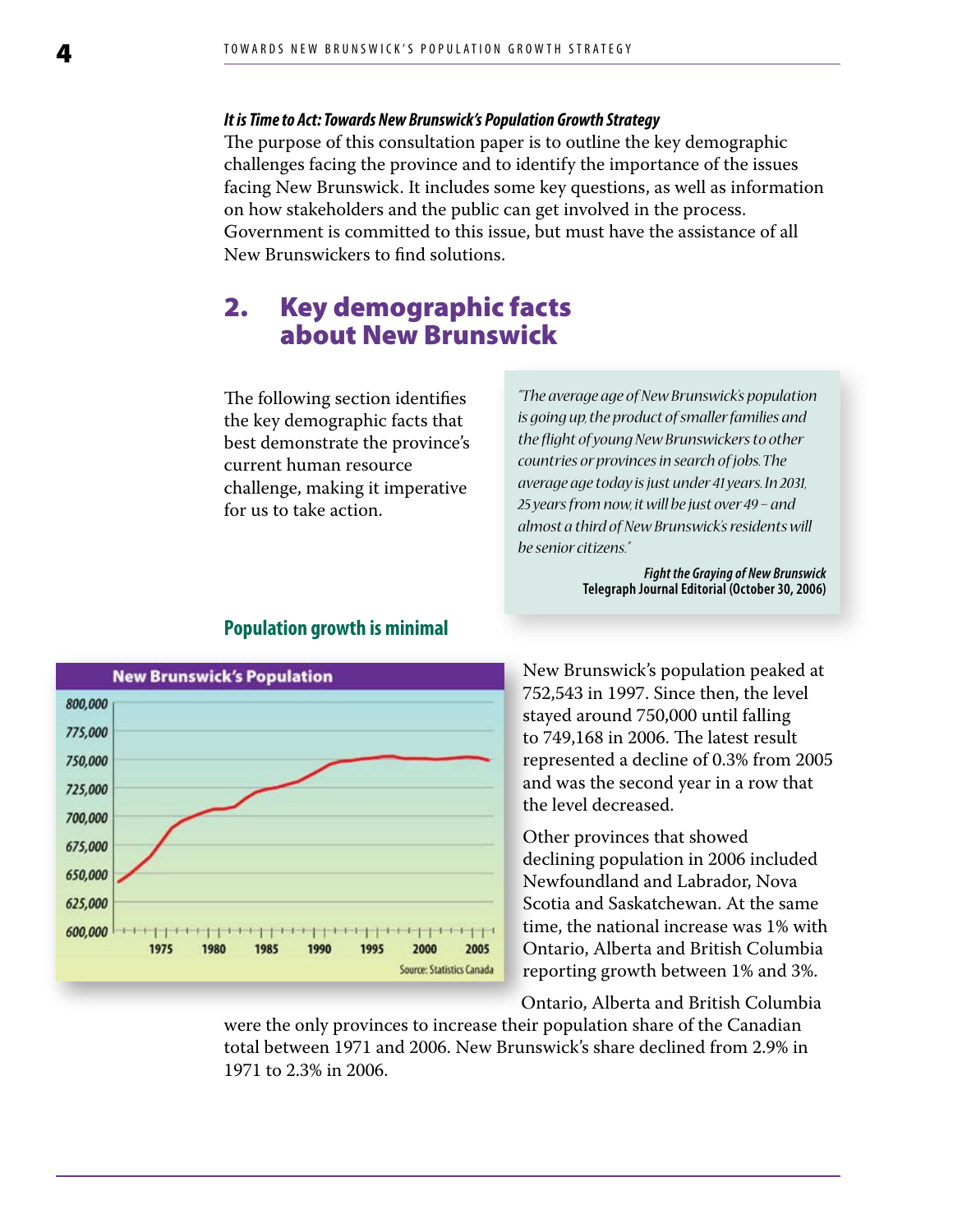# **The fertility rate is one of the lowest in Canada**

The total fertility rate is a measure of the average number of children a woman will have in her lifetime. A total fertility rate of 2.1 is needed to offset our current death rate.

The total fertility rate has fallen significantly from the early 1960s in all provinces. In 1961, New Brunswick had the second highest total fertility rate at 4.58; Prince Edward Island was highest at 4.91. Canada's total fertility rate was 3.86 with Quebec, Ontario and British Columbia reporting rates below the national average.

By 2004, New Brunswick's rate of 1.40

fell below the national average of 1.53. Only Newfoundland and Labrador (1.30) and British Columbia (1.39) had lower total fertility rates than New Brunswick.

As well, births are impacted by negative net migration of adults in their 20s and 30s.

## **Natural increase is almost zero**

In 2005-06, New Brunswick's natural increase (births minus deaths) was just 252; in 1971-72, it was significantly higher at 7,047.

With falling fertility rates, births in New Brunswick are showing a declining trend going from 12,047 in 1971-72 to 6,837 in 2005-06.

At the same time, people are living longer. Between 1979 and 2003, life expectancy in New Brunswick increased by five years. With more people in the older age groups, the number of deaths increased from 5,000 in 1971-72 to 6,585 in 2005-06.

**Births and Deaths** 13,000 **Births Deaths** 12,000 11,000 10,000 9,000 8,000 7,000 6,000 5,000 4,000 1974-75 1979-80 1984-85 1989-90 1994-95 1999-00 2004-05 Source: Statistics Canada

In the past, New Brunswick's natural increase offset the impact of negative net migration. In the future, positive net migration will be needed to increase New Brunswick's population level.

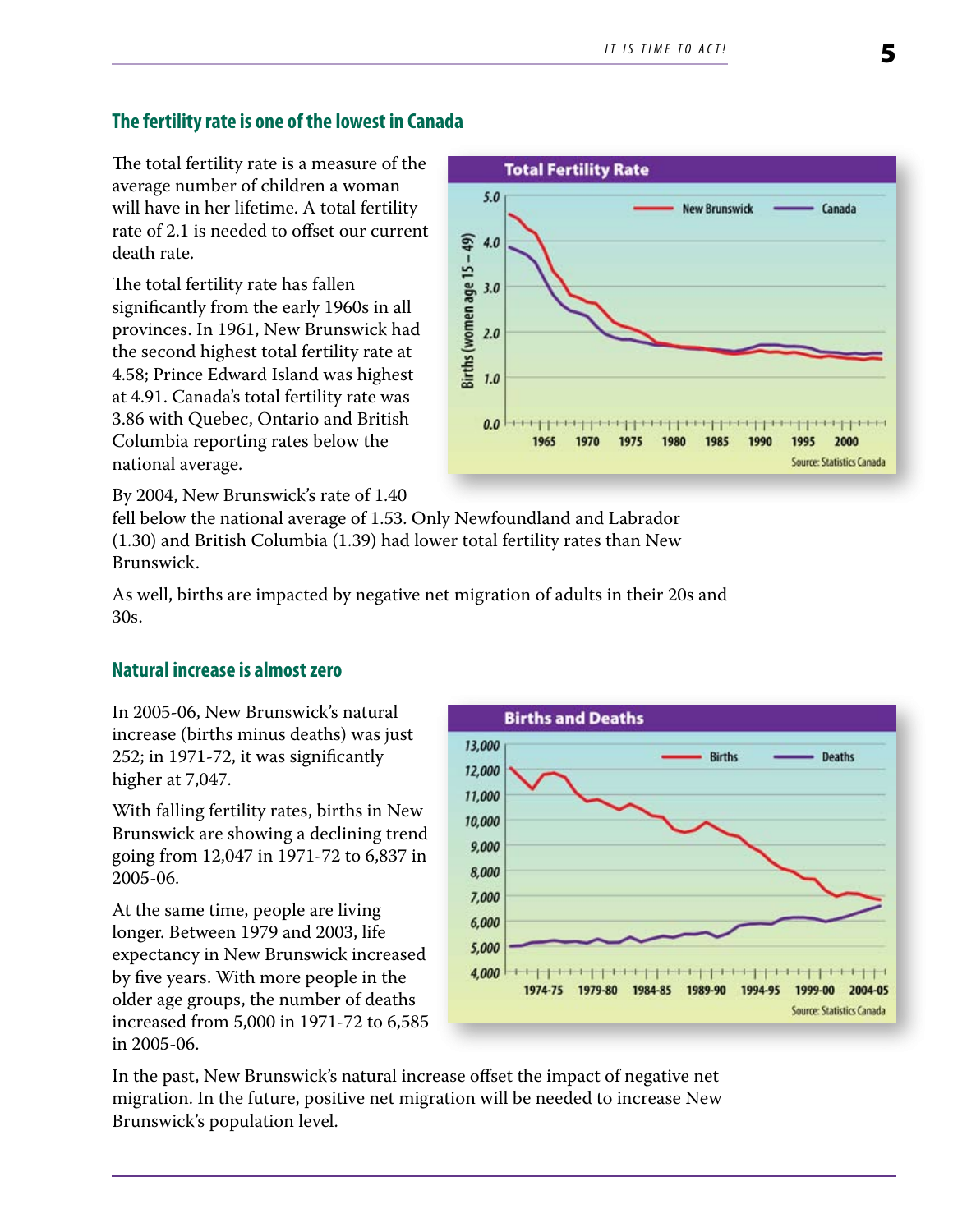| Year | <b>Population</b> | <b>Natural Increase</b> | <b>Net Migration</b> | <b>Total Growth</b>        |
|------|-------------------|-------------------------|----------------------|----------------------------|
| 1976 | 689,494           |                         |                      |                            |
| 1986 | 725,154           | 54,365                  | $-18,705$            | 35,660                     |
| 1996 | 752,312           | 36,942                  | $-9,784$             | 27,158                     |
| 2006 | 749,168           | 11,439                  | $-14,583$            | $-3,144$                   |
|      |                   |                         |                      | Source: Statistics Canada. |

#### *Components of Growth (10-year period)*

#### **Interprovincial migration is showing a net loss**



Frequently in the past, more people left New Brunswick to move to other provinces compared to the number of people moving to New Brunswick from other provinces. The levels are influenced by job opportunities, the cost of living and the age of the population; an older population tends to move less than a younger population.

Since 1991-92, the annual level of new in-migrants to New Brunswick has, for the most part, ranged between 10,000 and 12,000 while the level of outmigrants fluctuated between 11,000 and 13,000.

These figures show that, in the last two years, 2000 more people left the province than came here from another province.

Interprovincial migration is strongest among younger adults. Since 1991-92, between 19% and 23% of the out-migrants from New Brunswick were in the age group 25-44 years and between 12% and 15% were 18-24 years. The shares of in-migrants to New Brunswick were slightly lower in these age groups – between 17% and 20% for those aged 25-44 years and between 7% and 11% for 18-24 years.

Since 2000-01, the majority of out-migrants left New Brunswick for Alberta, Quebec, and Ontario. Lower levels of out-migrants combined with higher levels of in-migrants will be needed to increase New Brunswick's population to a level that will lead to self-sufficiency.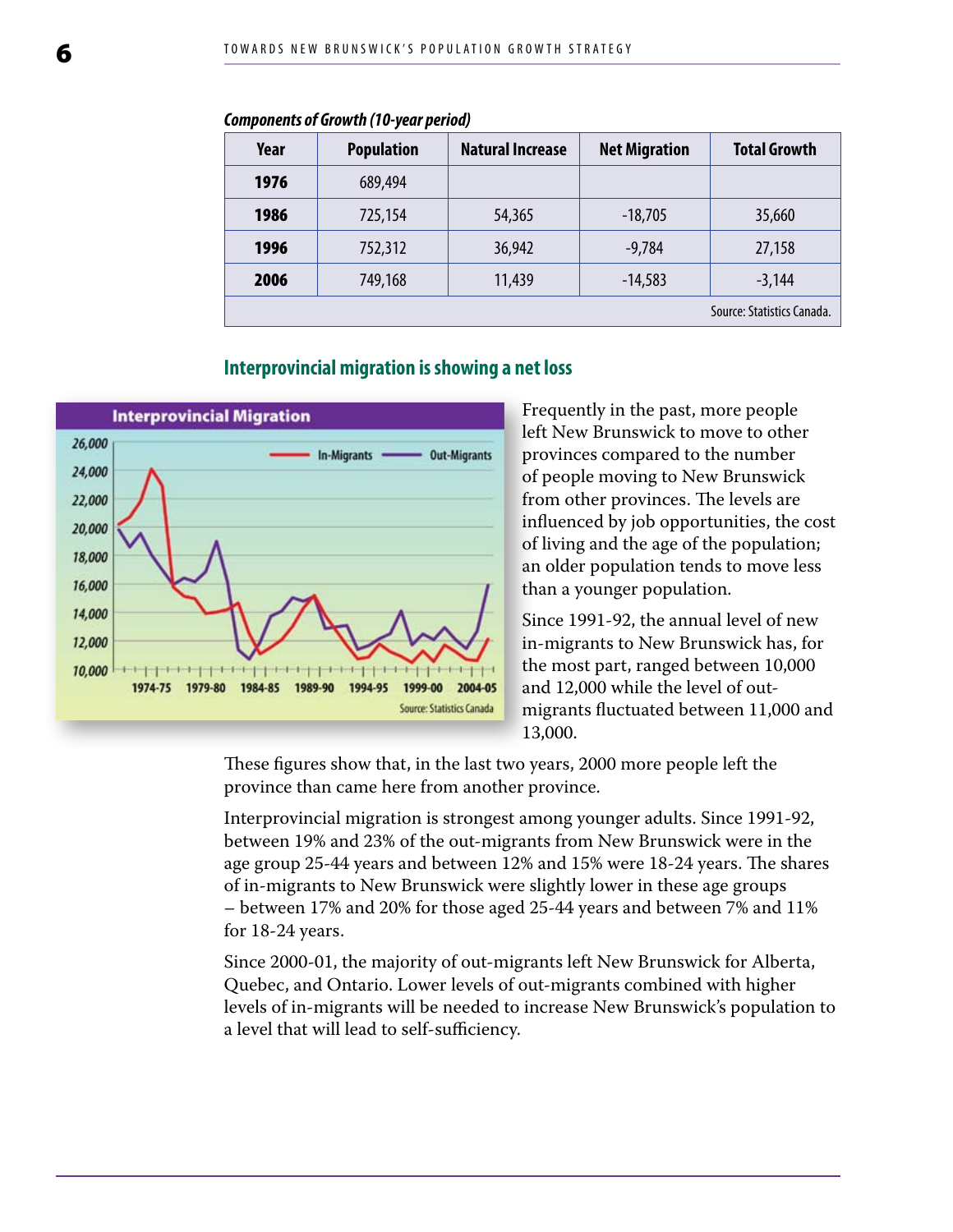## **Immigration is low**

Immigration in New Brunswick has decreased since the early 1970s.

The term immigrant refers to a landed immigrant – a person who does not have Canadian citizenship but was granted the right by immigration authorities to live in Canada on a permanent basis.

Ontario, Quebec, British Columbia and Alberta receive the largest share of immigrants annually. This has stayed true even with the substantial increase in the immigration level. Manitoba receives over 3% of the immigrants, close to its share of the total Canadian population.

### **Population is aging**

The median age of the population is where 50% of the population is older and 50% is younger.

In 1976, the median age for New Brunswick was 25.7 years, below the national average by two years. With the declining fertility rates, a smaller share of the population was in the younger age groups – for Canada as a whole, as well as New Brunswick.

By 2006, the median age for New Brunswick rose to 40.8 years, an increase of just over 15 years; the national average was two years less at 38.8 years. New Brunswick's results were

also influenced by the negative net migration trend.

Youth in New Brunswick represented just over 39% of the population in 1976. Thereafter, their share declined continuously due to the baby boomers moving completely out of the age group 0-19 years and fewer babies being born. By 2006, youth represented just over 22%.

The baby boomers also caused a dramatic increase in the size of the workforce during the 1970s and 1980s. In 1976, the working age population (20-64 years) made up 52% of the population. By 2006, the working age population



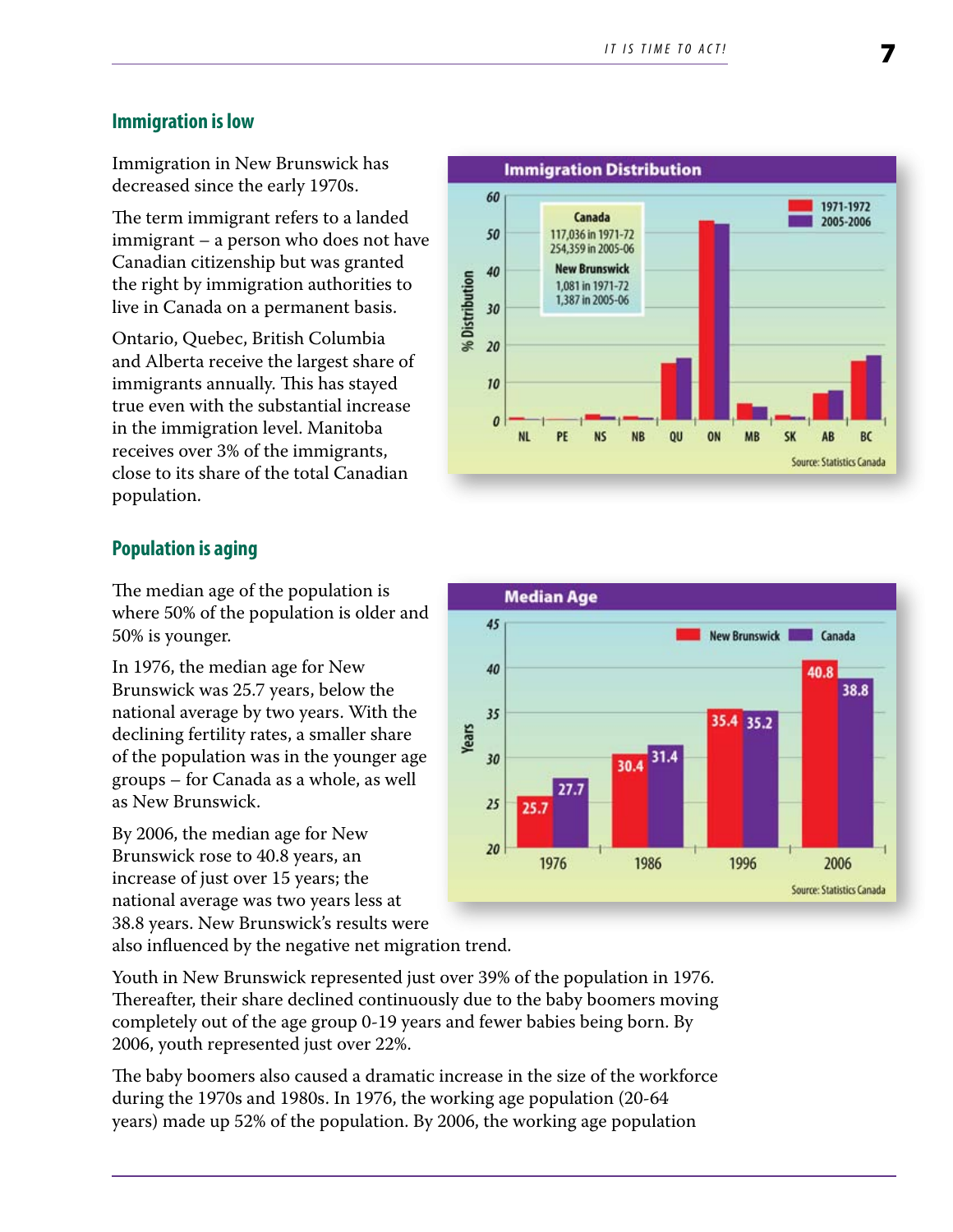<span id="page-7-0"></span>reached 64%. Going forward, with the declining fertility rates and negative net migration, there will be fewer young adults moving into the working age population.

With increased life expectancy and lower fertility rates, the share of seniors 65 years and over in New Brunswick increased steadily from 9% in 1976 to 14% in 2006.

# 3. Why are these demographic challenges important?

*"To significantly expand our economic base and achieve selfsufficiency, New Brunswick's population must increase by over 100,000 in the next two decades. That's a net increase of roughly 5,000 people each year. New Brunswick has never experienced sustained population growth of that magnitude."*

> *The New Brunswick Reality Report Part 1: At the Crossroads* **The Self-Sufficiency Task Force**

#### **Achieving Self-Sufficiency**

There are a number of reasons New Brunswick must address its demographic challenges, including achieving the goals of becoming selfsufficient by 2026 and ensuring that human capital is available to support business development and economic growth.

The *Self-Sufficiency Task Force* outlined seven realities that New Brunswick must address in order to become self-sufficient. At the top of the list was the need to increase its population and labour force.

#### **Increasing Labour Force Participation**

Labour force participation rates are influenced by individual choices and respond to incentives and barriers. Because of the significant labour shortages being forecasted in New Brunswick, a major shift must take place as employers will face gaps in their workforce and will need to consider such initiatives as reemploying older workers.

An aging labour force presents a key challenge. Will there be enough skilled workers? Will New Brunswickers have quality of life during work and after retirement? Should longer working careers be considered?

Could other actions be taken to increase opportunities for older workers? What can employers do to provide greater flexibility and employment opportunities to meet people's needs?

There are additional issues to be examined. Female participation in the labour force has grown over the last 25 years, but has now peaked. Immigration is increasingly relied upon to meet the demand for skilled workers and support economic growth.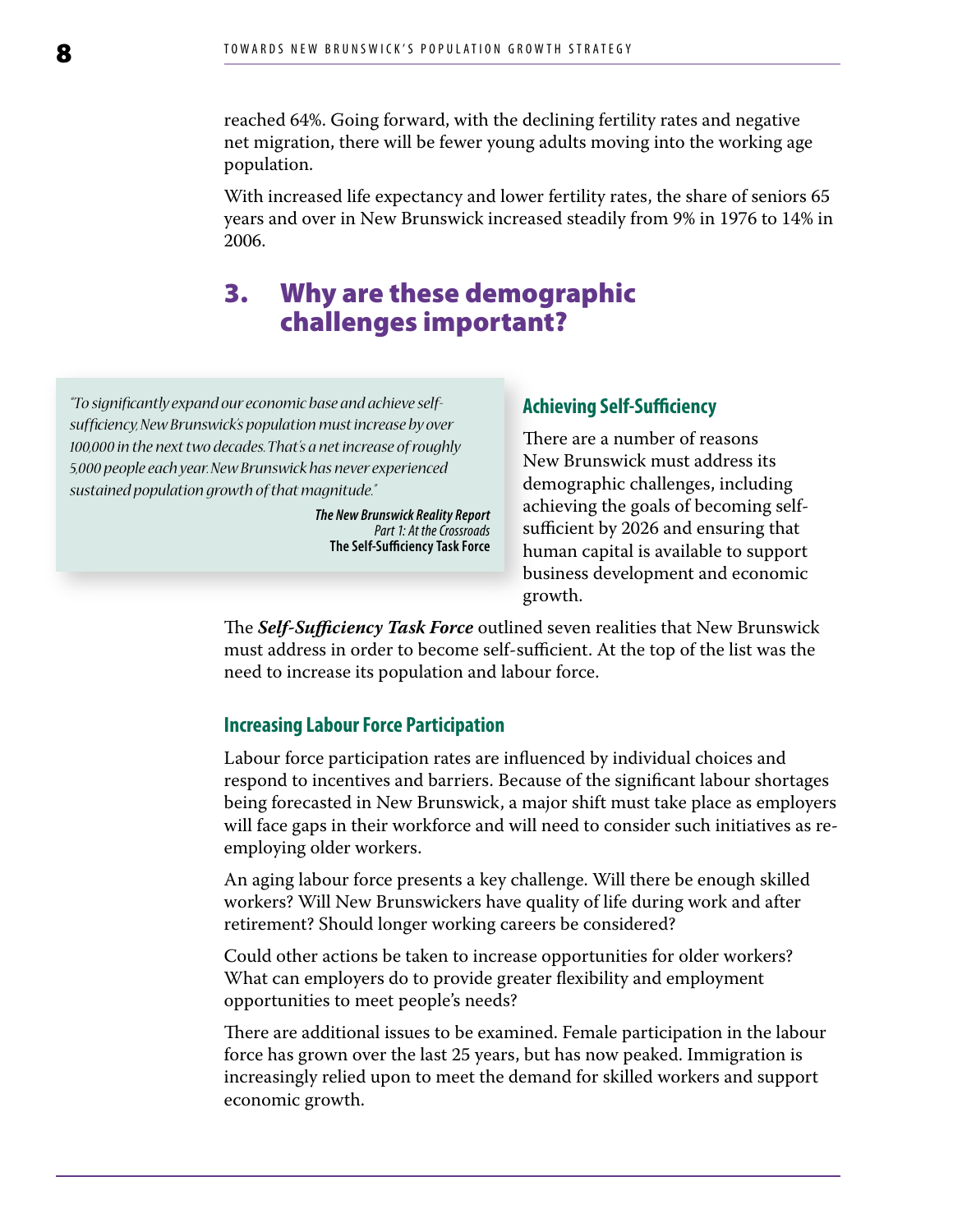This leads to further questions: What are the appropriate roles and responsibilities of the individual, the community, employers, and government? Do more support programs need to be provided to improve the skills of employed workers?

#### **Identifying Challenges**

The major demographic shifts that will follow the retirement of baby boomers will have a significant impact on the labour force and economic prospects for New Brunswick. This impact is also likely to extend to the taxes New Brunswickers will have to pay.

*"In my opinion there is no other single issue that has direct ramifications on so many of New Brunswick's challenges than the decline in this province's population size and the consequences of the distortions in the age composition of our demographics."*

> **Dr. Constantine Passaris UNB Department of Economics**

At the same time, the fact that the population is aging means that government will require more social services. How will this change affect government budgets? Is the current fiscal structure in New Brunswick sustainable over the long term? In order to meet the labour shortage challenges, developing a larger, more skilled workforce must be a priority.

## **Addressing Literacy Challenges**

Literacy challenges are significant. A commitment to literacy will benefit New Brunswick's economy. It is vital to self-sufficiency and future competitiveness.

Research shows that improved literacy pays off not only in labour market productivity, but also in better outcomes for children, the pursuit of equity for Aboriginal peoples, better integration of newcomers, lower healthcare costs, safer and more cohesive communities, and greater civic participation. Existing literacy and numeracy programs must continue to produce results. How can people be helped to improve their foundation skills?

#### **Increasing Diversity**

Communities that have made strategic investments in retaining their youth and attracting newcomers have been more resilient to change and are better positioned to take advantage of economic development opportunities in the future.

Newcomers bring economic investments and jobs to New Brunswick and help enrich society. Government recognizes that immigrants and other newcomers to the province will play a vital role in sustaining the provincial economy. Cultural diversity and immigration contribute to cultural growth and enrichment in New Brunswick.

Immigrants enhance skill levels, add entrepreneurial talent, enhance knowledge of preferences, culture, and business practices in foreign markets, and contribute to faster economic growth.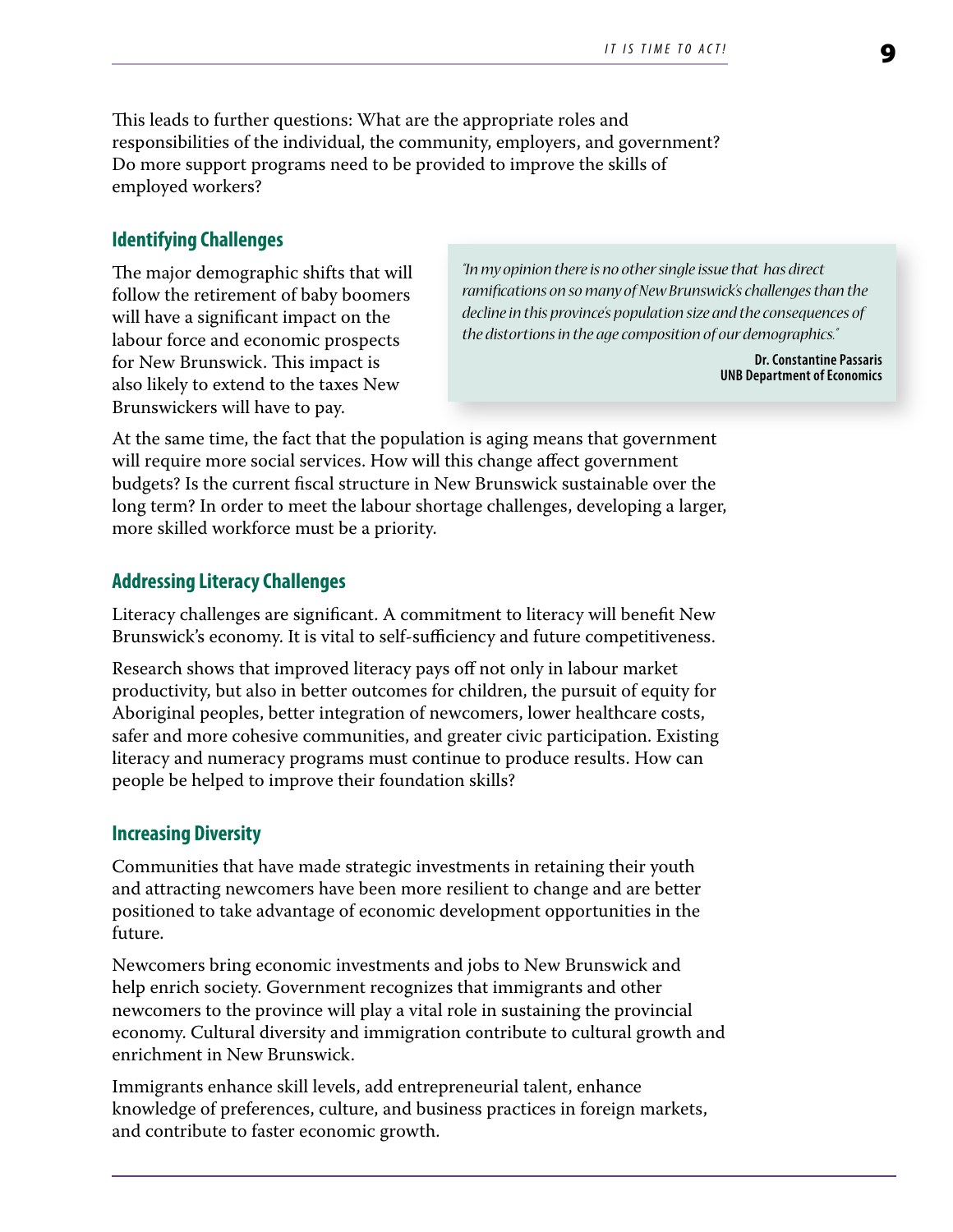# 4. What does New Brunswick intend to do?

<span id="page-9-0"></span>*"Our declining population will continue to impact upon our ability to pay for essential services and achieve self-sufficiency. That is why we all must take action now and why we, as a government,have doubled the funding commitment to help address populationrelated challenges in our province."*

> **Greg Byrne Minister responsible for the Population Growth Secretariat**

New Brunswick has committed to improving its demographic situation. It has invested strategically by doubling the resources allocated to population growth and developing partnerships that will address this challenge. These plans include:

#### *1. Establishment of the Population Growth Secretariat*

In April 2007, the Government of New Brunswick created the Population Growth Secretariat to ensure a co-ordinated approach to this critical public policy issue. This new entity is unique in Canada and will deal with all issues related to population growth including: increasing immigration; improving settlement services to retain newcomers; repatriating former New Brunswickers and attracting other Canadians; and retaining New Brunswickers, particularly youth.

#### *2. Development of a Population Growth Strategy*

In 2006, approximately 1,600 new immigrants landed or indicated that New Brunswick was their final destination. Government has set a number of ambitious targets for increasing immigration (5,000 new immigrants annually by the year 2015) and the retention of newcomers (increase current retention rate from 60% to 80% by the year 2015). Other targets will be established for the retention of youth and repatriation of former New Brunswickers.

This consultation paper is the first step in the development of a long-term population growth strategy. Input will be solicited from key stakeholders in developing the strategy.

#### *3. Creation of Partnerships*

A key aspect of improving participation will be to ensure that all those who wish to participate have the capacity to do so. This will involve ensuring that the education system provides adequate and relevant training to equip future workers with the skills they require.

Attempts will be made to forge stronger linkages among communities, employers and youth as a means of retaining them in New Brunswick. Through enhanced mentorship and activities, co-op programming, and strategic investments, Government hopes to provide youth and their communities with closer ties so that job opportunities will become more evident.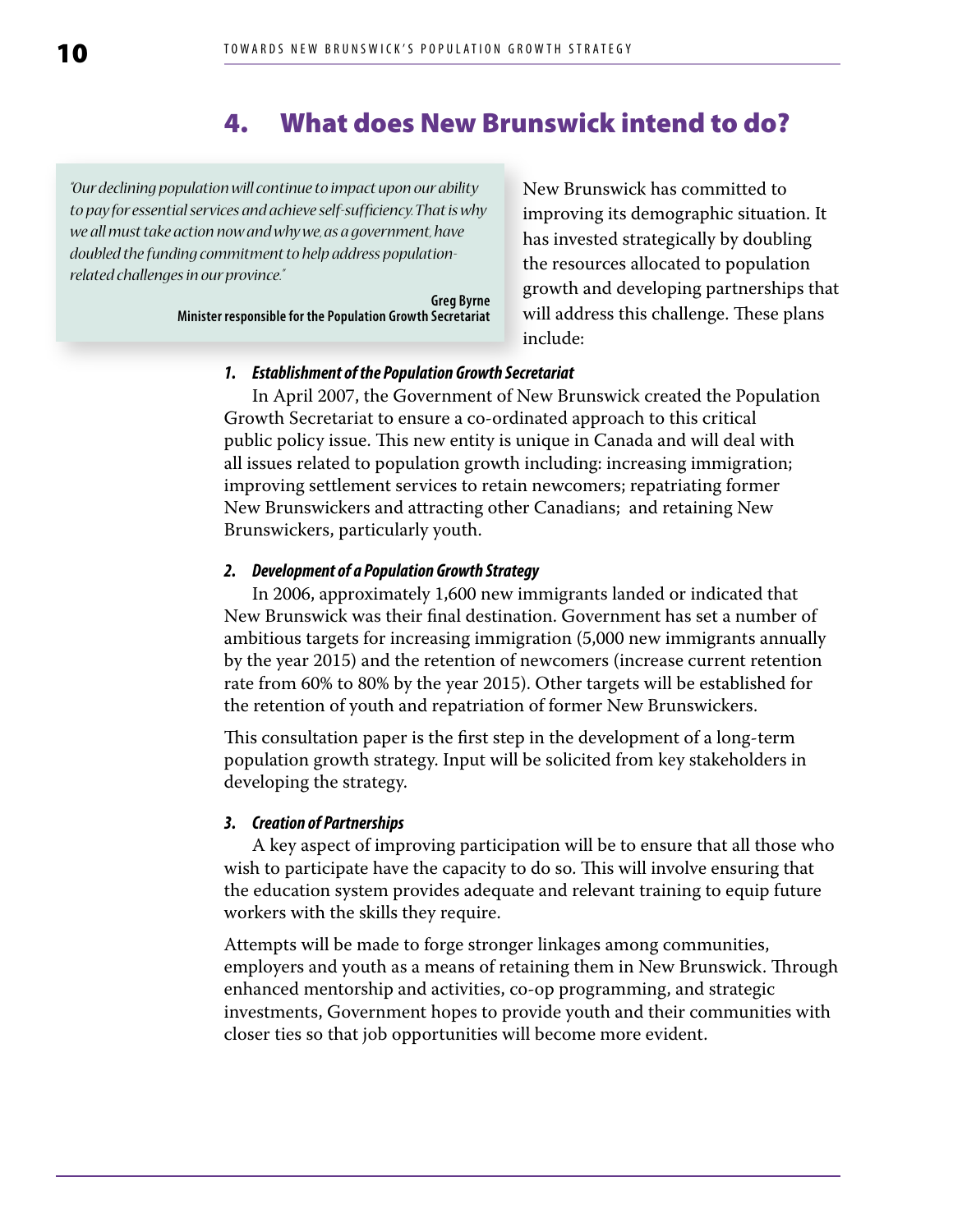## *4. Examination of Best Practices*

The Population Growth Secretariat has already begun examining best practices across the province and in other jurisdictions. The Secretariat has invited other Atlantic Provinces' immigration and population organizations to share ideas and conduct pilot projects in partnership with New Brunswick to learn from their experiences.

New Brunswick will be promoted as a great place to live, a great place to come home to and a great place for a new beginning. Outreach trips will take place in strategic Canadian and international markets and we will work with employers and communities to attract people to the province.

The Secretariat will examine family-friendly policies in Canada and overseas. "Made in New Brunswick" solutions will be developed to combine elements from programs in other jurisdictions to establish innovative programs to address our needs. Evidence-based programming proven effective in other provinces and countries will be examined.

### *5. Engagement of citizens*

Colleagues, governments and New Brunswick communities will be engaged as part of the consultation process. By establishing an advisory board of key stakeholders, the Secretariat will engage partners and share information on common areas of interest. This board will advise on the province's priorities and programming with respect to population growth. Information will be shared with other departments and agencies and ensure a co-ordinated approach to resolving issues within government.

By working with all stakeholders and building partnerships, New Brunswickers are encouraged to be part of the solution to the demographic challenges.

All New Brunswickers must become part of the action plan to solve the existing demographic challenges as it is not the sole responsibility of government. By undertaking the development of a population strategy, Government is determined to engage New Brunswickers in this important public policy issue.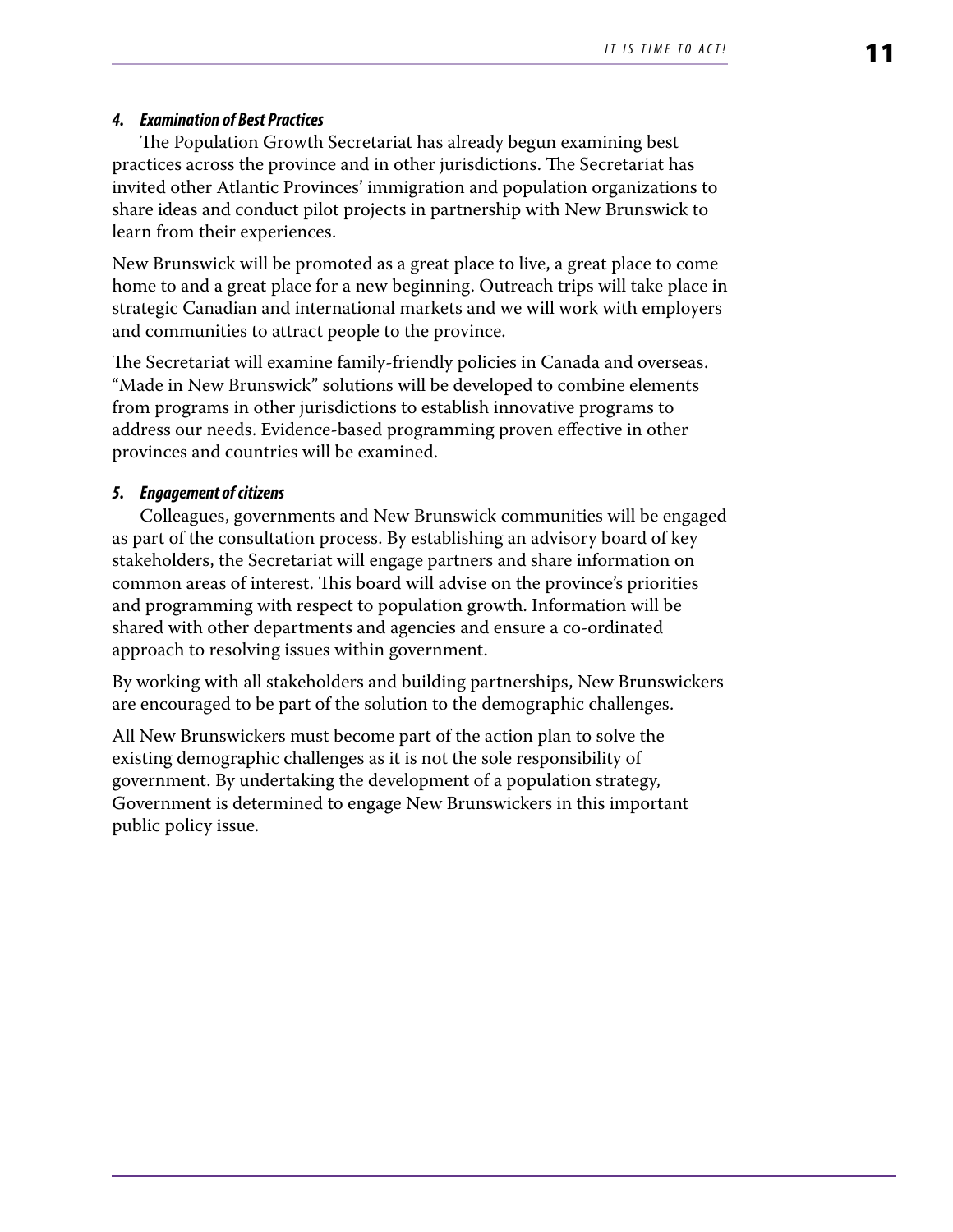# 5. What will the strategy on population growth address?

<span id="page-11-0"></span>*In Europe, Asia and Australia the responses to their situation have been varied. Each nation has focused on particular policy responses to complex issues. Most have chosen to focus on increasing or maintaining a fertility rate near replacement levels while also paying serious attention to labour market issues such as increasing the labour force attachment of women and other underrepresented groups, and later retirement ages for workers. Some, most notably Australia, have also looked to immigration to reduce the likelihood of reductions in population size or unmanageable aging trends. The lessons from other industrialized nations include the importance of having a mix of policies in place to ensure a sustainable population base.*

> *Sustainable Population Policy: Charting a Course for Canada* **Canadian Policy Research Networks**

#### **Roles and Responsibilities**

The strategy will identify strategic priorities for addressing New Brunswick's demographic challenges. Individuals, communities, labour and employer groups must understand how they can contribute to the attraction and retention of people to New Brunswick.

The education system, including universities and colleges must be part of the strategic response required to succeed. Non-government organizations, particularly the various multicultural associations and

immigrant serving agencies across the province, play a pivotal role in retaining newcomers.

Groups such as the Société des Acadiens et Acadiennes du Nouveau-Brunswick (SAANB) and the New Brunswick Multicultural Council can provide valuable insight as to how we can attract francophone immigrants to our communities. The strategy will seek input and advice from many of these different groups and attempt to identify appropriate roles and responsibilities in order to move forward.

#### **Programs and Initiatives**

Other Canadian jurisdictions are experiencing demographic challenges similar to New Brunswick and have taken action by investing strategically and increasing their immigration levels. For example, Manitoba, with a population slightly larger than Nova Scotia, now receives over 10,000 immigrants annually and is targeting further growth to 20,000. Nova Scotia has initiated a provincial co-op program called *Invest in Youth* aimed at building linkages between young people, employers and communities as a way to retain their youth.

In March of this year, the Government of Saskatchewan introduced a graduate tax exemption. It is available for graduates of a post-secondary education program with a certificate, diploma or degree or certification to journeypersons within or outside of Saskatchewan who want to start their career there. Quebec's government is offering five-year income tax credits to attract foreign academics in information technology, engineering, health sciences, and finance sectors.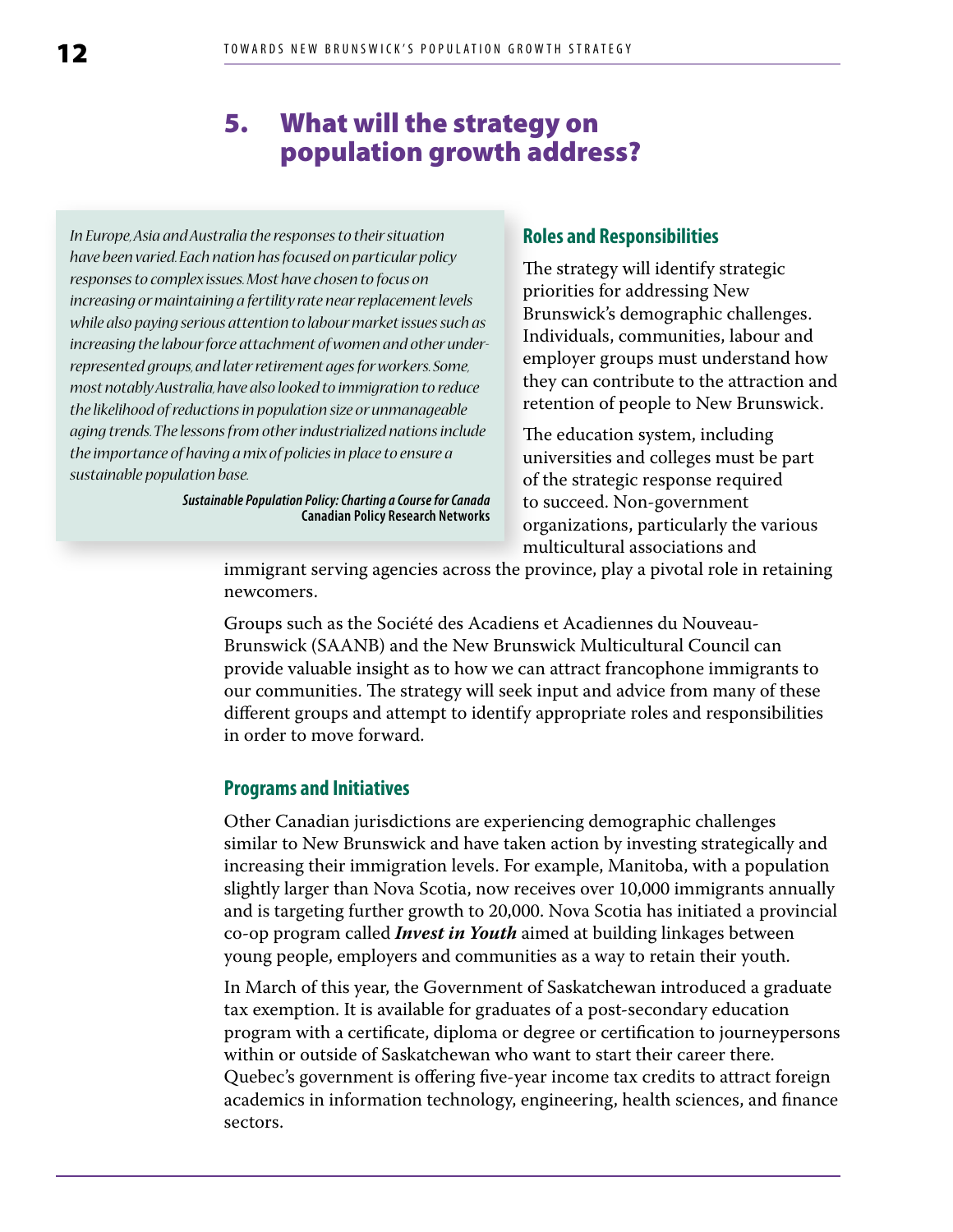<span id="page-12-0"></span>New Brunswick students enrolled for the first time at a university and who are attending provincially funded New Brunswick universities are eligible for a one-time benefit of \$2,000. Students must be enrolled in an undergraduate degree-granting program at the University of New Brunswick, St. Thomas University, Mount Allison University, and Université de Moncton (all campuses).

After considering best practices across the province and in other jurisdictions, the strategy will propose a number of different programs and initiatives that will effectively address New Brunswick's demographic and labour force needs.

#### **Awareness**

Even though New Brunswick's demographic challenges are front page news, there is still a need to create awareness of this critical issue. How can we work together to make New Brunswick a great place to live, a great place to come home to, and a great place for a new beginning?

## **Call to Action**

The most fundamental requirement of the population strategy is to encourage New Brunswickers to act to maintain a successful economy and a cohesive society.

# 6. How can New Brunswickers provide input?

New Brunswickers have responded overwhelmingly to the Self-Sufficiency Task Force that *"we need to increase our population and our labour force and reverse shrinking population trends"*. This was **Reality Number 1** for the Task Force, and almost 90% of the 805 respondents agreed or strongly agreed with this objective.

Keeping this in mind, the Population Growth Secretariat wants to engage all stakeholders in helping to develop the strategy for dealing with our demographic challenges.

While there are many questions, perhaps the most fundamental ones are as follows:



1. Given New Brunswick's demographic challenges, where do you believe the emphasis should be placed on reversing our population decline?